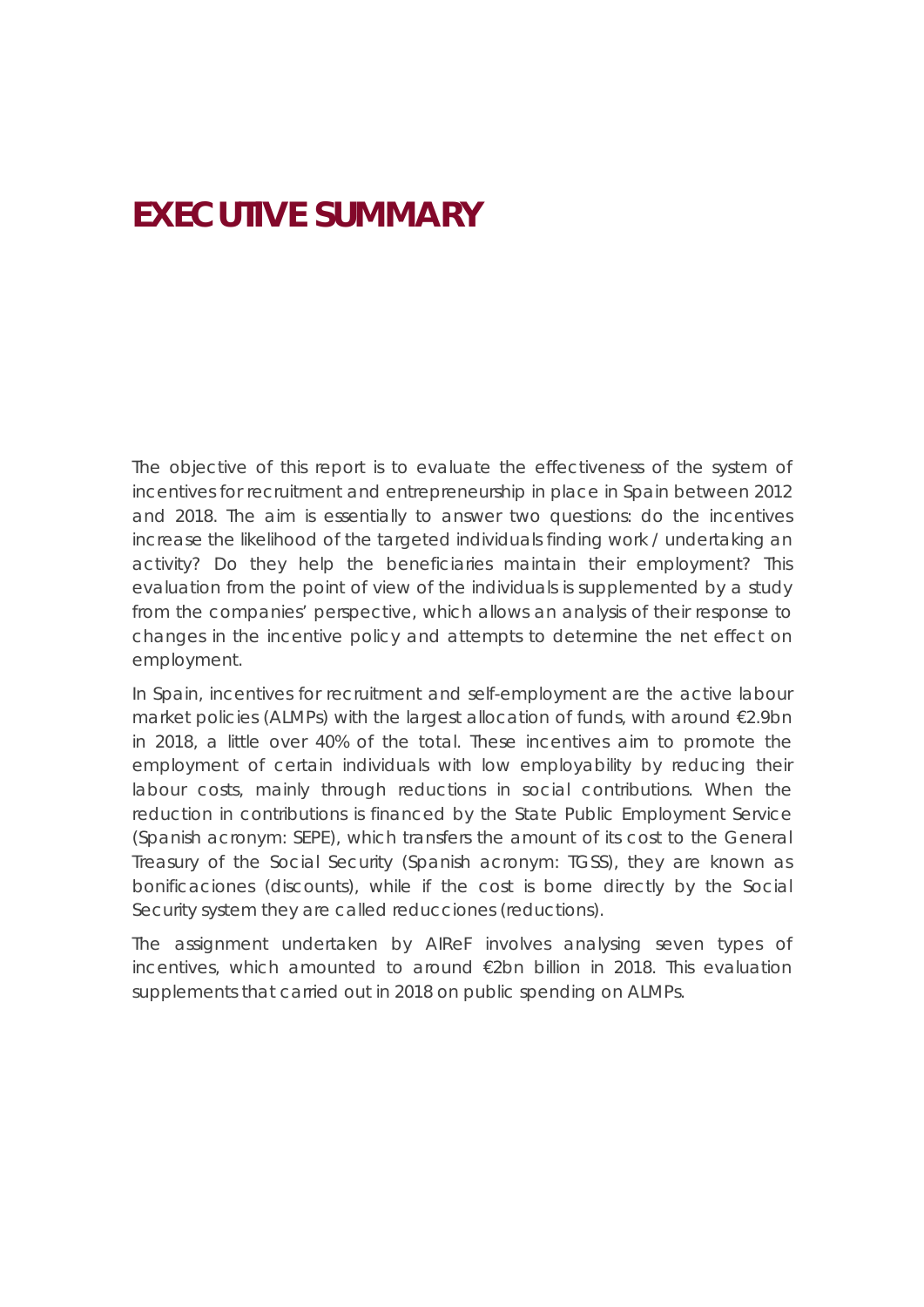

#### **TABLE 1. TYPES OF INCENTIVE UNDER EVALUATION**

| Type of incentive |  |
|-------------------|--|
|                   |  |

- 1. Persons aged under 30
- 2. Persons aged over 45
- 3. Women underrepresented in certain sectors
- 4. Transformation of temporary contracts into permanent contracts
- 5. Flat rate for self-employed workers
- 6. Discounts and reductions for specific types of self-
- employment 7. People with disabilities

This set of incentives combines two different objectives: improving the employability of certain population groups and promoting certain types of employment, essentially employment under permanent contracts and selfemployment. By group, incentives for people with disabilities accounted for 41% of expenditure evaluated in 2018. By employment type, 32% of expenditure evaluated was allocated to incentives for the registration of new self-employed workers.

|                                          | <b>Persons</b><br>aged under<br>30 | <b>Persons</b><br>aged over<br>45 | People with<br>disabilities | General        | Total (€'000)<br>$(\%)$ |
|------------------------------------------|------------------------------------|-----------------------------------|-----------------------------|----------------|-------------------------|
| Permanent                                | 39.0                               | 49.1                              | 186.0                       | 53.7           | 327.8<br>(16%)          |
| Permanent or<br>temporary                | 12.9                               |                                   | 440.8                       |                | 453.8<br>(22%)          |
| Temporary                                |                                    |                                   | 50.0                        |                | 50.0<br>(2%)            |
| <b>Conversion to</b><br>permanent        | 46.6                               |                                   | 138.9                       |                | 185.5<br>(9%)           |
| Self-Employed<br><b>Flat Rate</b>        | 188.7                              |                                   | 15.0                        | 445.9          | 649.6<br>(32%)          |
| Self-employed<br>persons                 |                                    |                                   |                             | 111.9          | 111.9<br>(5%)           |
| <b>Training or</b><br>work<br>experience | 270.8                              |                                   | 0.6                         |                | 271.4<br>(13%)          |
| Total (€'000)<br>$(\%)$                  | 558.0<br>(27%)                     | 49.1<br>(2%)                      | 831.3<br>(41%)              | 611.5<br>(30%) | 2,049.9                 |

#### **TABLE 2. SPENDING ON THE INCENTIVES UNDER EVALUATION, BY GROUP AND CONTRACT TYPE 2018**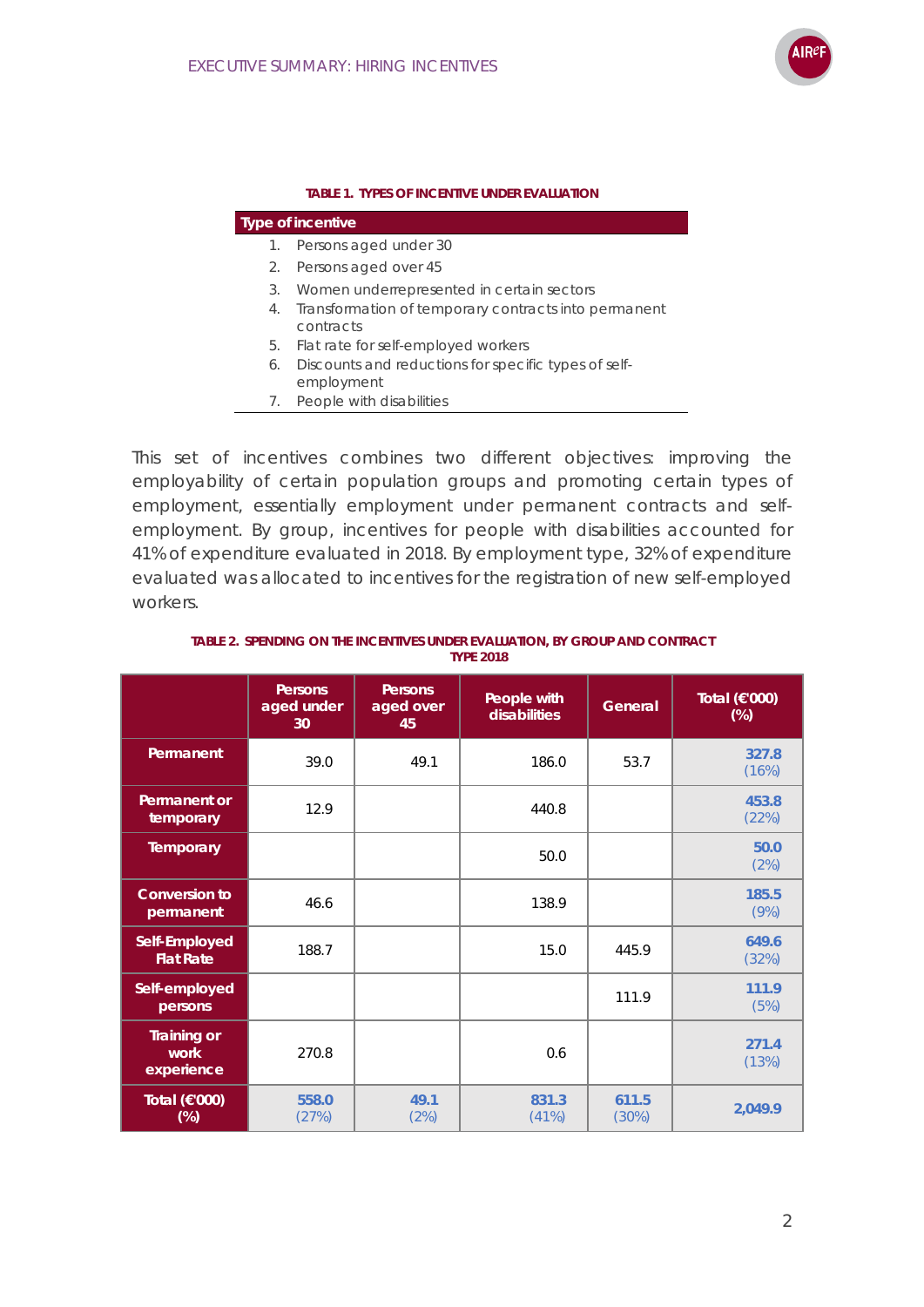The period under review is characterised by a wide range of regulations and generalised incentives offered to the entire population. Specifically, the incentive system analysed began with the 2012 labour market reform and underwent several adaptations up to the end of 2018[1](#page-2-0), when all the measures that were dependent on the evolution of the unemployment rate and which provided for its abolition when the unemployment rate stood at under 15% were repealed. Many changes took place over the period, with approvals and repeals of incentives, changes in eligibility conditions, amounts and durations.





<span id="page-2-0"></span><sup>1</sup> RDL 28/2018.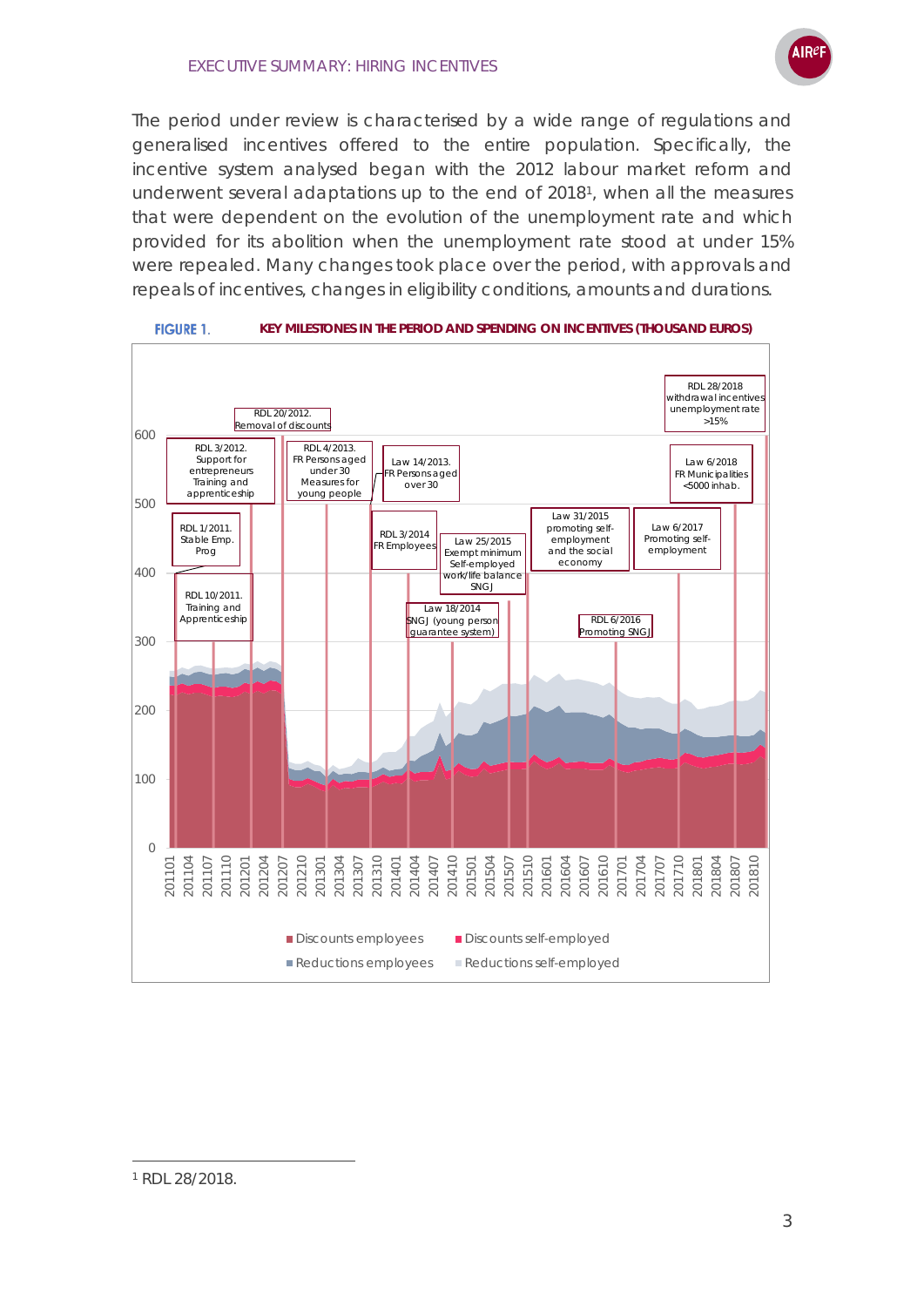

The theory and empirical evidence support the effectiveness of these instruments, particularly at times of recession. Although they can lead to unwanted indirect effects, such effects can be reduced by targeting their use on groups with very low employability, limiting their use in periods of expansion and introducing penalties for their strategic use.

The methodology used in this study combines a regulatory analysis of the incentives and the use of counterfactual econometric techniques to measure the effectiveness of the incentives in the period under review. The empirical evaluation is based on the employment records of the Continuous Sample of Working Lives and, for the first time, incorporates the employment records of the actual beneficiaries of the incentives together with data on all the discounts and reductions applied in the period, provided by the SEPE and the TGSS for this study. In addition, an analysis is performed from the company's perspective using the Company Worker Panel (Spanish acronym: PET), a new database that brings together a sample of companies with the employment records of their workers. Information from the companies' annual accounts held by the Association of Registrars in Spain, made available to AIReF through the Bank of Spain, have been incorporated into this database. The analysis is completed with a study of this type of incentive in neighbouring countries.

The conclusions and proposals drawn from the analysis are presented below.

### **General conclusions and proposals**

The period under review is characterised by a **wide range of regulations and generalised incentives offered to the entire population**, in a context of high unemployment and a high temporary employment rate. These **structural problems** have affected the orientation of the incentive policy, to the detriment of its effectiveness and of the most vulnerable groups.

The results of the evaluations of the incentives performed in this study show **evidence of their potential effectiveness**, as it has been found that they do make it easier to obtain employment in times of crisis. However, the positive effects are modest and are mainly found in individuals with a medium-high level of education. In addition, they do not last over time once the incentive disappears. Furthermore, on the basis of a representative sample of companies, it has been concluded that a 50% reduction in incentives increased the fall in employment by approximately 8% between July 2012 and December 2014.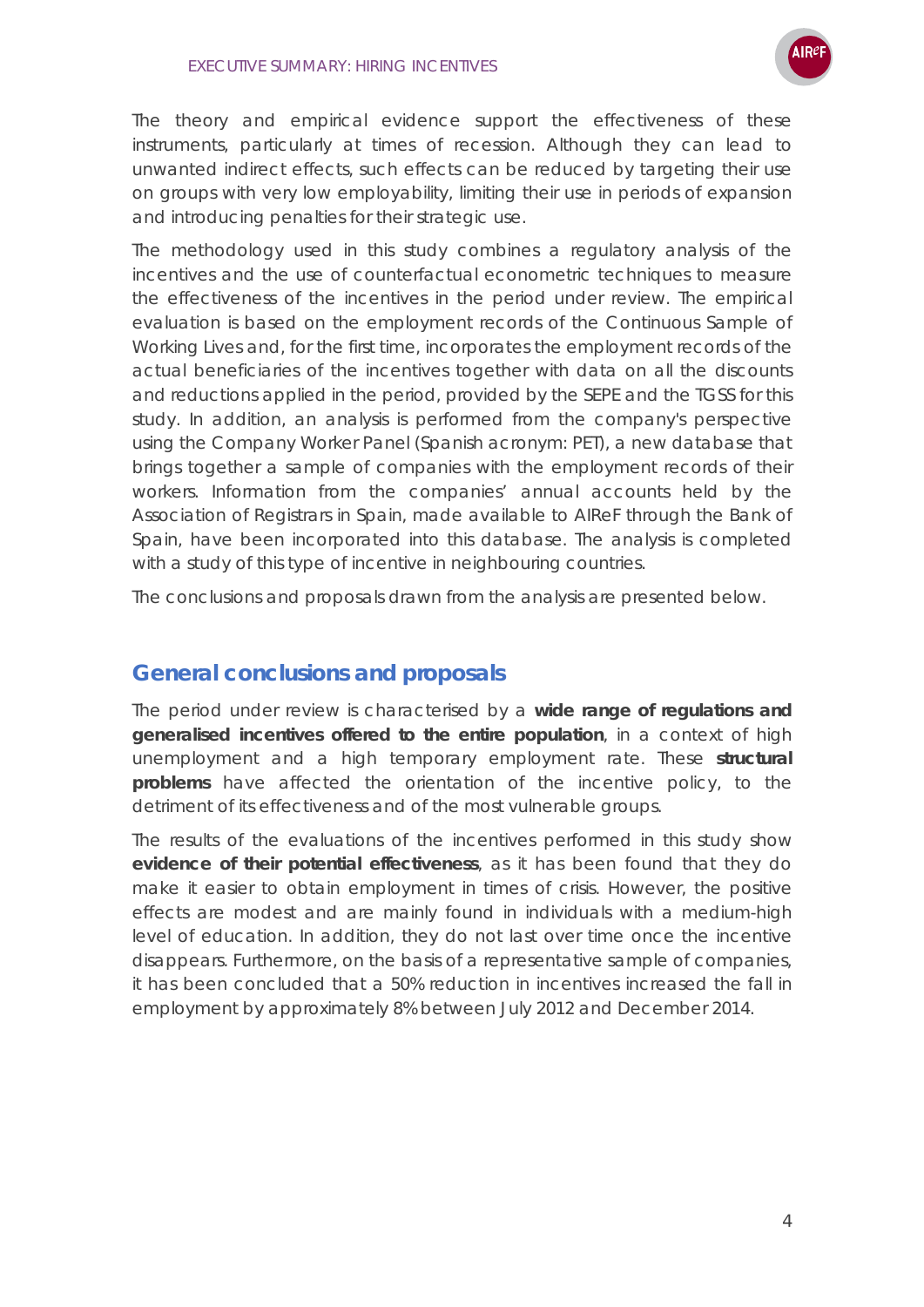

| <b>STRUCTURAL</b><br><b>REFORMS</b>                   | Incentives should be a tool aimed at improving the employability of<br>certain groups, but in no case should they replace the reforms<br>necessary to combat the high temporary nature and high<br>unemployment level that characterise the Spanish labour market.                                                                                                                                                                                                                                                                                                                                                                                                                                                                                                                                                                                                                                                                                                                                                               |
|-------------------------------------------------------|----------------------------------------------------------------------------------------------------------------------------------------------------------------------------------------------------------------------------------------------------------------------------------------------------------------------------------------------------------------------------------------------------------------------------------------------------------------------------------------------------------------------------------------------------------------------------------------------------------------------------------------------------------------------------------------------------------------------------------------------------------------------------------------------------------------------------------------------------------------------------------------------------------------------------------------------------------------------------------------------------------------------------------|
| LINKS TO THE<br><b>BUSINESS CYCLE</b>                 | Incentives can be used as a stimulus to contribute towards activating<br>the labour market in a recessionary period, particularly among those<br>groups that suffer most from its effects.<br>In the current context of the crisis triggered by COVID19, it has again<br>been found that it is young people that are most affected by job<br>losses, largely due to the highly temporary nature of their employment.<br>Therefore, given the evidence of fewer unwanted effects in periods of<br>contraction, it may be advisable to implement, exceptionally and<br>while addressing structural reforms, a temporary plan to encourage<br>the employment of young people under permanent contracts.<br>Strategic aspects of its design should be carefully considered in order<br>to enhance its effectiveness: it should be a transitional programme,<br>with a time limit for the incentives that promotes stability without<br>having a deterrent effect for companies and with amounts that do not<br>rise with the salary. |
|                                                       |                                                                                                                                                                                                                                                                                                                                                                                                                                                                                                                                                                                                                                                                                                                                                                                                                                                                                                                                                                                                                                  |
| <b>TARGETING, STABILITY</b><br><b>AND FLEXIBILITY</b> | Incentives must be targeted at very specific groups with low<br>employability. This requires a stable framework based on a systematic<br>set of indicators making it possible to identify the groups least likely to<br>find a job and consequently to adapt the incentives to the needs of<br>each moment in time.                                                                                                                                                                                                                                                                                                                                                                                                                                                                                                                                                                                                                                                                                                              |
|                                                       | It is necessary to implement fewer incentives and to standardise the                                                                                                                                                                                                                                                                                                                                                                                                                                                                                                                                                                                                                                                                                                                                                                                                                                                                                                                                                             |

|                        | It is necessary to implement fewer incentives and to standardise the |
|------------------------|----------------------------------------------------------------------|
| SIMPLIFICATION,        | requirements for beneficiary companies. A simpler system, with clear |
| <b>ELIGIBILITY AND</b> | and easily verifiable requirements, might stimulate its use by       |
| <b>AMOUNTS</b>         | companies. In addition, a more targeted system would increase the    |
|                        | amounts and make them more attractive                                |

| COORDINATION           | Greater coordination among all the administrations is necessary in      |
|------------------------|-------------------------------------------------------------------------|
| AMONG                  | order to focus efforts on the groups with the greatest needs in each    |
| PUBLIC <b>PUBLIC</b>   | territory and to simplify the range of incentives, thus improving their |
| <b>ADMINISTRATIONS</b> | effectiveness.                                                          |

| <b>TRAINING AND</b><br><b>COORDINATION</b><br><b>WITH OTHER ALMPS</b> | Linking incentives to training programmes might improve the<br>employability of vulnerable groups, although reforms are needed to<br>improve the quality of training and its connection to the job market<br>through greater collaboration with the business sector.<br>In addition, combining incentives with other activation measures might<br>improve their effectiveness. This requires progress in implementing<br>profiling tools and designing pathways to improve personalised support<br>for job seekers. |
|-----------------------------------------------------------------------|---------------------------------------------------------------------------------------------------------------------------------------------------------------------------------------------------------------------------------------------------------------------------------------------------------------------------------------------------------------------------------------------------------------------------------------------------------------------------------------------------------------------|
|-----------------------------------------------------------------------|---------------------------------------------------------------------------------------------------------------------------------------------------------------------------------------------------------------------------------------------------------------------------------------------------------------------------------------------------------------------------------------------------------------------------------------------------------------------------------------------------------------------|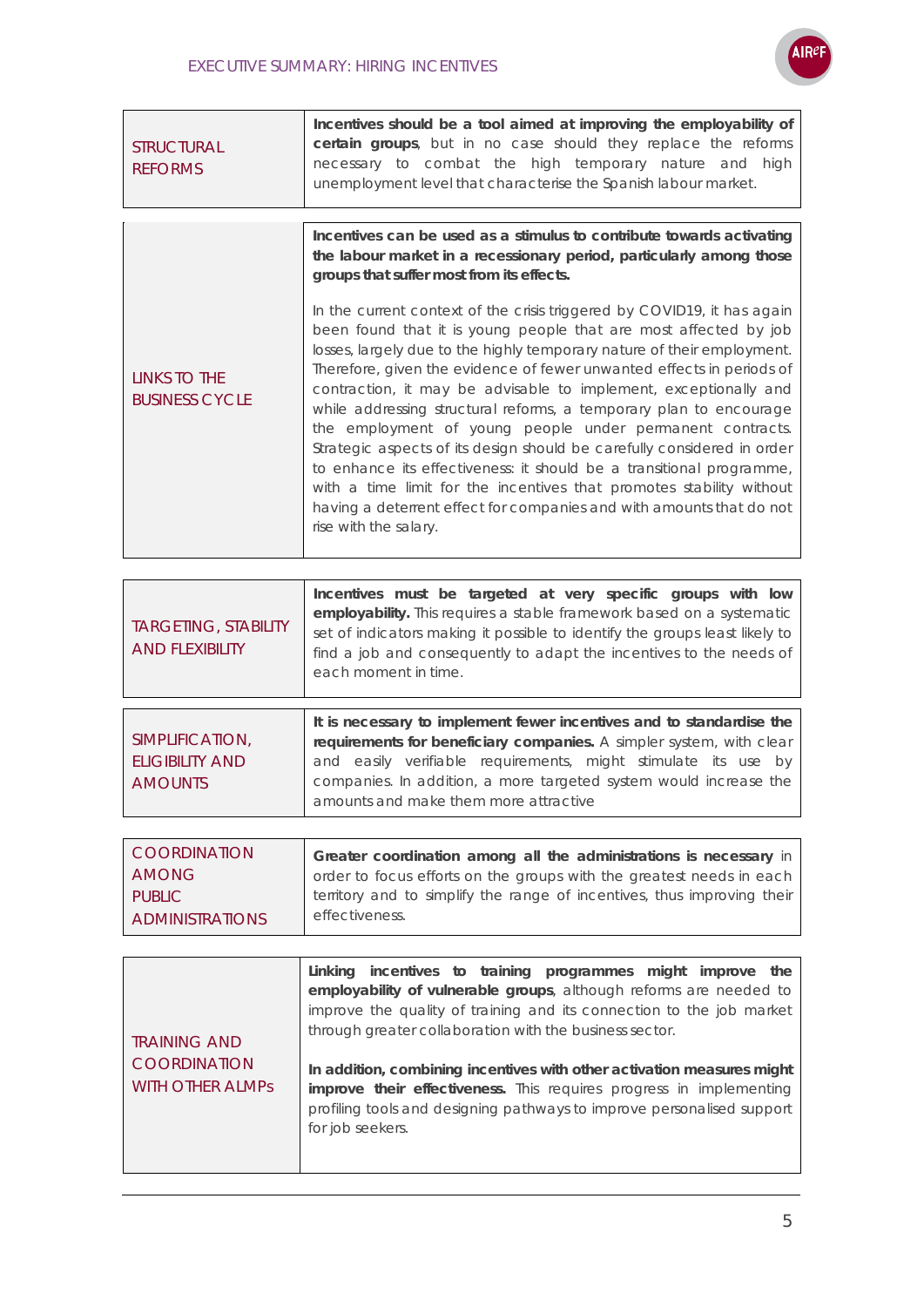

|            | It is necessary to conduct ongoing monitoring and evaluation of the    |
|------------|------------------------------------------------------------------------|
| EVALUATION | incentive system and to build a database with the evaluations          |
|            | performed. Building a system of monitoring indicators and the datasets |
|            | necessary for evaluating the incentives' effectiveness and efficiency, |
|            | as well as facilitating and promoting evaluations among the scientific |
|            | community.                                                             |
|            |                                                                        |

## **Specific proposals**

At the end of 2018, a large number of incentives that were conditional on the unemployment rate being over 15% were repealed. The incentives repealed included those linked to the contract to support entrepreneurs, which is evaluated in this study. Although its impact is small in terms of expenditure, the conclusions of this study support the idea that progress should be made in simplifying a system that should be targeted towards the most vulnerable groups, since, as explained below, there is room for improvement in the effectiveness of the incentives evaluated.

| <b>DEFINITION</b>           | Discounts for company social security contributions for companies<br>with fewer than 50 workers that recruit under a permanent contract<br>and maintain them for three years:<br>- Persons aged under 30. $€1,000$ (1st year), $€1,100$ (2nd year), $€1,200$<br>(3rd year). Increase of €100/year for women.<br>- Persons aged over 45: €1,300/year, €1,500/year for women.                           |
|-----------------------------|-------------------------------------------------------------------------------------------------------------------------------------------------------------------------------------------------------------------------------------------------------------------------------------------------------------------------------------------------------------------------------------------------------|
| $COST$ ( $\epsilon$ m)      | 77.7                                                                                                                                                                                                                                                                                                                                                                                                  |
| <b>OBJECTIVE</b>            | To facilitate stable employment and boost entrepreneurial initiative                                                                                                                                                                                                                                                                                                                                  |
| <b>OBJECTIVE FULFILMENT</b> | Partially. The positive effect on the likelihood of finding employment in<br>young people is small and is not found in people with a low level of<br>education or qualifications. A greater positive effect is found in the<br>maintenance of employment, but following the incentive period, the<br>beneficiaries become the same as non-beneficiaries. No effect is<br>found in those aged over 45. |
| <b>CONCLUSIONS</b>          | The positive effects of these incentives for employment under<br>permanent contracts, now repealed, did not reach the most<br>vulnerable groups, who would need other types of incentives either<br>linked to training or with requirements that are more attractive to<br>companies.                                                                                                                 |

#### **Incentives for permanent recruitment of the contract to support entrepreneurs**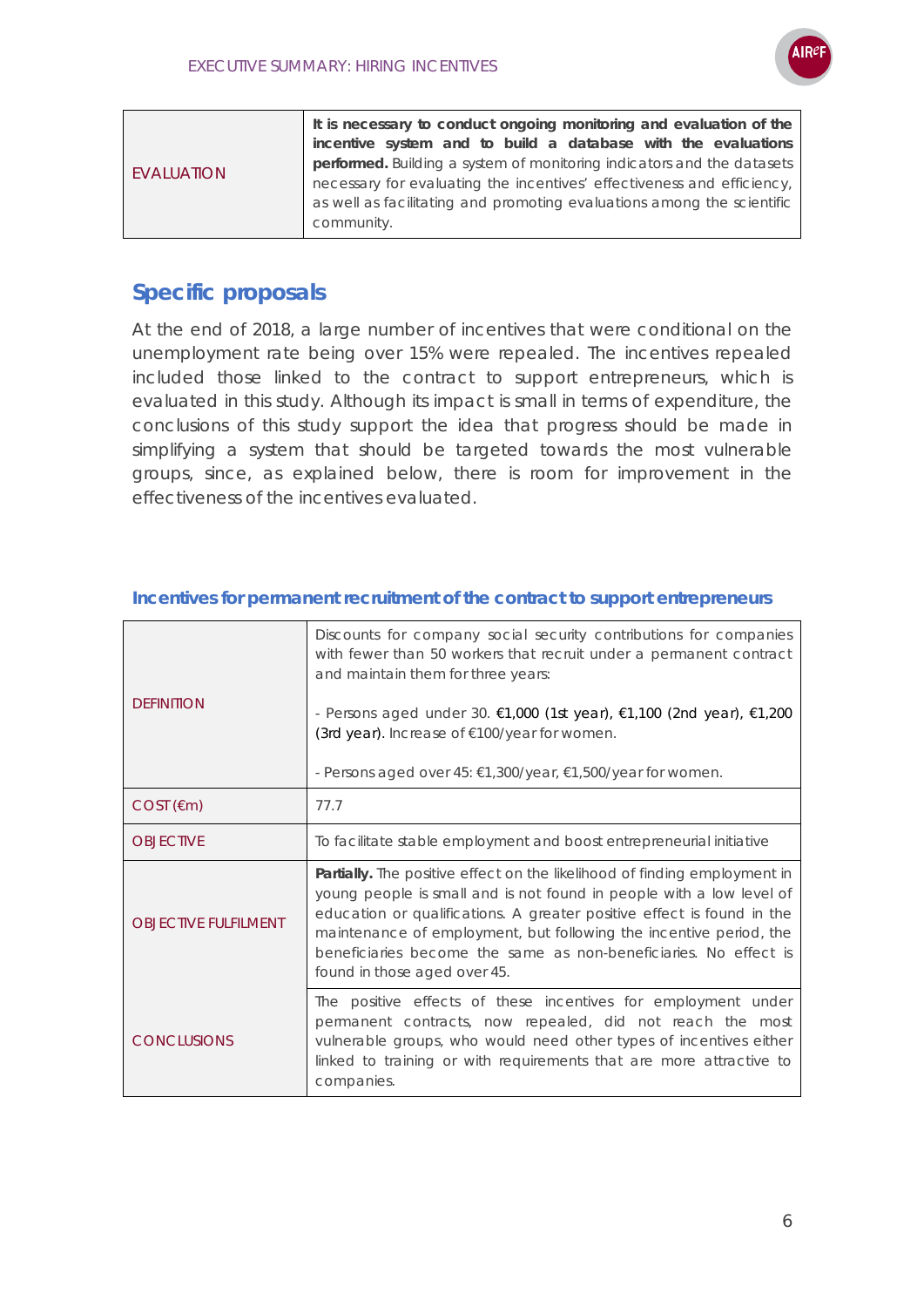

### **Incentives for the conversion of training and apprenticeship contracts into permanent contracts**

| <b>DEFINITION</b>           | €1,500/year (€1,700/year women) reduction in company social<br>security contributions under permanent contracts resulting from the<br>transformation of a training and apprenticeship contract, for three<br>years.                                            |
|-----------------------------|----------------------------------------------------------------------------------------------------------------------------------------------------------------------------------------------------------------------------------------------------------------|
| $COST$ ( $\epsilon$ m)      | 34.2                                                                                                                                                                                                                                                           |
| <b>OBJECTIVE</b>            | To promote the employment of young people with a low level of<br>education, after having obtained a professional qualification in a<br>work-linked vocational training scheme in a company.                                                                    |
| <b>OBJECTIVE FULFILMENT</b> | Yes, but the effect found is small and the use of the training contract<br>by companies is low.                                                                                                                                                                |
| <b>PROPOSALS</b>            | Concentrating efforts on improving training contracts, particularly their<br>training component, and encouraging their use by companies.<br>Removing the age limit under different circumstances for older<br>people: long-term unemployed, reconversion, etc. |

### **Flat rate for self-employed workers**

| <b>DEFINITION</b>           | Contribution of $\epsilon$ 60 for 12 months for initial registrations of self-<br>employed workers. Reductions of 50% in the following 6 months and<br>30% in the next six months. In municipalities with fewer than 5,000<br>inhabitants, a contribution of $\epsilon$ 60 for the first 24 months.<br>Discount of 30% in the third year for persons aged under 30.                                                                                                                                                                                 |
|-----------------------------|-----------------------------------------------------------------------------------------------------------------------------------------------------------------------------------------------------------------------------------------------------------------------------------------------------------------------------------------------------------------------------------------------------------------------------------------------------------------------------------------------------------------------------------------------------|
| $COST$ ( $\epsilon$ m)      | 634.6                                                                                                                                                                                                                                                                                                                                                                                                                                                                                                                                               |
| <b>OBJECTIVE</b>            | To promote entrepreneurship and self-employment                                                                                                                                                                                                                                                                                                                                                                                                                                                                                                     |
| <b>OBJECTIVE FULFILMENT</b> | YES, but in people with a medium-high level of education who had<br>been unemployed for a short time. It improves survival while the<br>incentive is in place, but when it is withdrawn, the survival of the<br>beneficiaries converges to that of non-beneficiaries.                                                                                                                                                                                                                                                                               |
| <b>PROPOSALS</b>            | Move towards a system of contributions in line with income. The need<br>for future incentives will depend on the design of the new contribution<br>system. In the meantime, given the economic context, it is<br>recommendable to maintain the flat rate and strengthen the<br>mechanisms for inspections and oversight that prevent their improper<br>use. In any event, a focus should be placed on measures that will<br>improve the survival of self-employed work: advice, training, etc., in<br>coordination with the public administrations. |